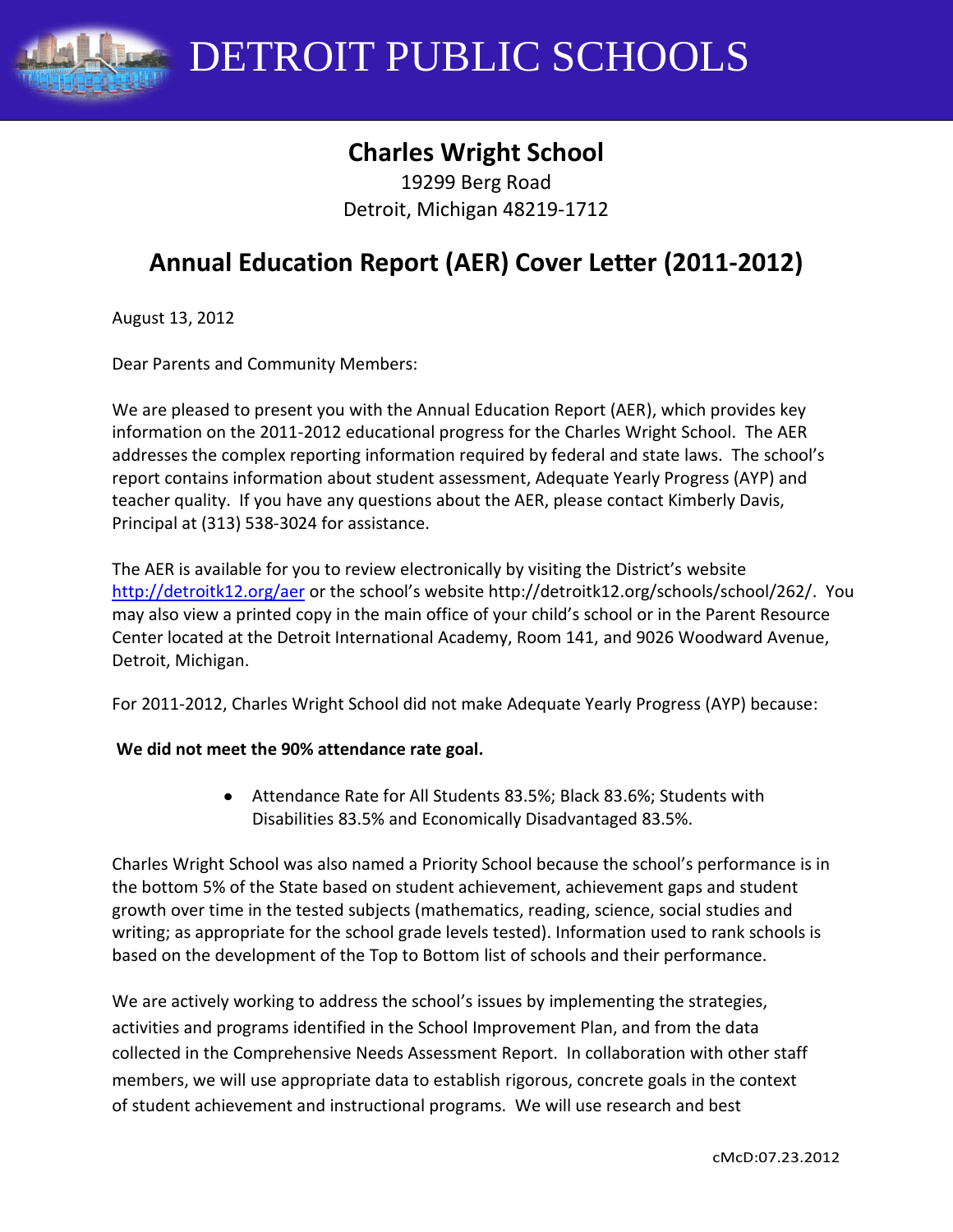practices to improve our educational programs. We will implement and align our educational programs with the district's vision and goals.

### **Parent Involvement**

Parents/guardians can become involved in the successful education of your child (ren) by:

- Making sure that your child is in school every day possible!
	- o Make sure they arrive on time,
	- o On task, and
	- o Ready to learn!
- Establish a daily family routine with scheduled homework time.
	- o Designate a time and place for your child to do homework.
	- $\circ$  Make sure all assignments are completed and promptly returned when due.
	- o Be aware of tests and project schedules.
- Make sure your child has access to a computer and the Internet.
	- $\circ$  Classrooms are becoming increasingly more technologically advanced, as is your child's learning.
- Partner with your child's teacher, stay informed about your child (ren)'s progress at school.
- Complete a technology agreement to gain access to Parent Connection.
- Participate on local school committees.
- Become a member of the Local School Community Organization (LSCO).
- Volunteer in and around school

State law requires that we also report additional information.

### **Process for Assigning Pupils to the School**

During the 2011-2012 school year, Detroit Public Schools implemented the "Open Enrollment Initiative." This initiative allows students to elect to attend any Detroit Public School without being required to live within the boundary for that school. The "Open Enrollment Initiative" does not apply to the Examination High Schools, or Application Schools. Parents may enroll their child(ren) in the school of their interest as long as the school has not reached capacity for their particular grade. Enrollment preference is given to students who live within the boundary of a school. It should also be noted that transportation will not be provided for students who select a school outside of the boundary of their home school. "Open Enrollment Initiative" resources can be found on our website at:

http://detroitk12.org/resources/prospective\_students/.

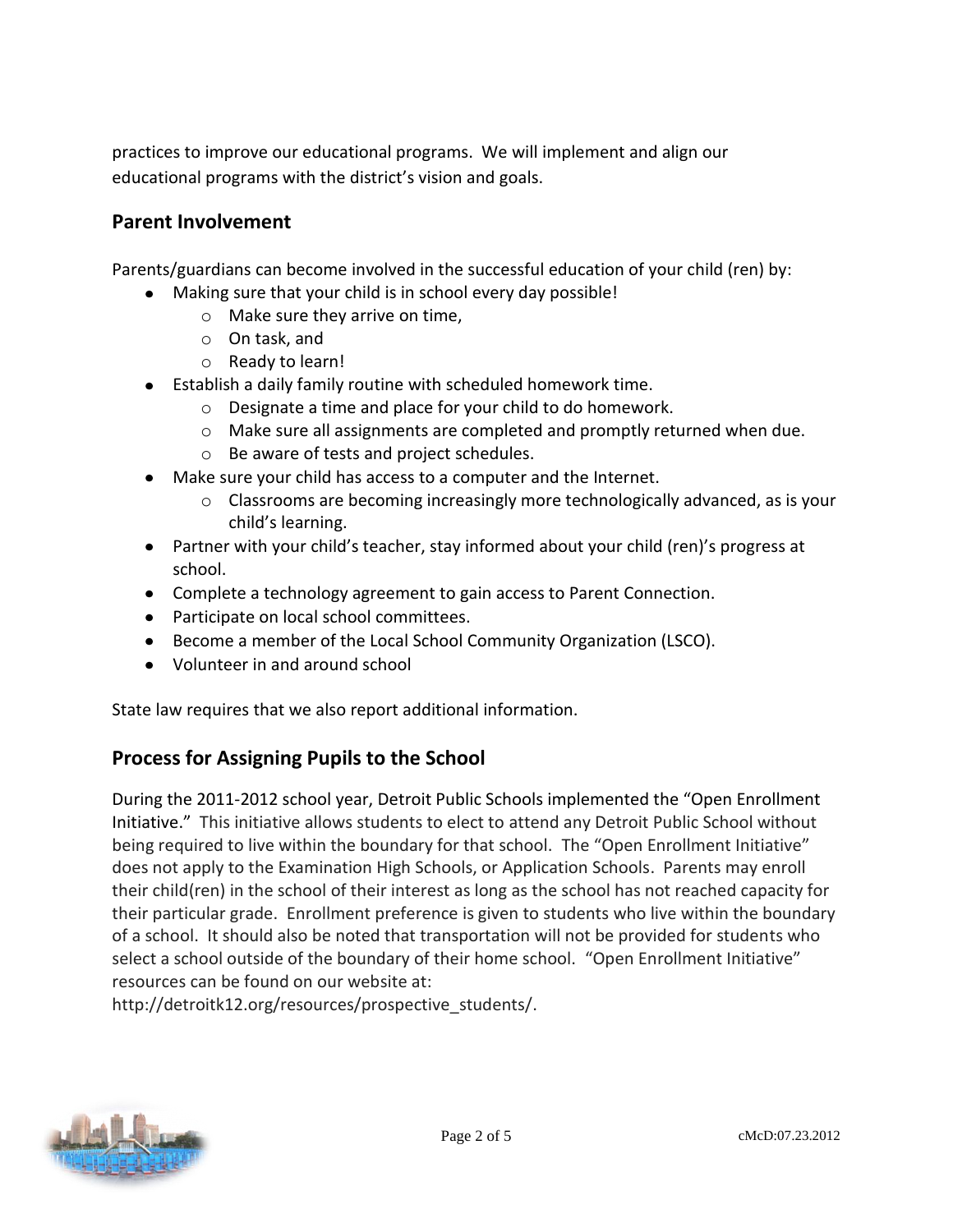### **School Improvement Status**

| Year      | <b>School Improvement Status</b> |  |
|-----------|----------------------------------|--|
| 2011-2012 | Priority ~ AYP Not Met           |  |
| 2010-2011 | $N/A^{\sim}AYP$ Met              |  |

### *Detroit Public Schools' Core Curriculum:*

Consistent with the Detroit Public Schools Academic Plan for 2012-2013**,** there are aggressive plans to accelerate the rate of student achievement and to ensure that students graduate with the academic and social skills necessary for success in college and the workplace.

### **Specific curriculum actions are based on the District's five (5) pillars of student achievement:**

- I. Talent management,
- II. High quality teaching and learning,
- III. Rigorous, transparent and continuous improvement cycle,
- IV. Customer service approach to community and each other, and
- V. A secure, inclusive and dynamic culture.

An Executive Summary of the 2012-2013 Academic Action Plan, is available online at [http://detroitk12.org/content/wp-content/uploads/2012/05/FINALAcademicPlanExecutive-](http://detroitk12.org/content/wp-content/uploads/2012/05/FINALAcademicPlanExecutive-Summary_2012.pdf)[Summary\\_2012.pdf](http://detroitk12.org/content/wp-content/uploads/2012/05/FINALAcademicPlanExecutive-Summary_2012.pdf).

#### **Access to the Core Curriculum**

The instructional strategies and grade level expectations are aligned to the State standards and the NAEP. This represents the core curriculum, which is supported by the texts, materials, computer software and other school level resources used daily in the classrooms. All of the professional development activities are aligned to the core curriculum.

The implementation is a process delineated in the District Plan. This plan serves as the framework for each school's academic achievement plan.

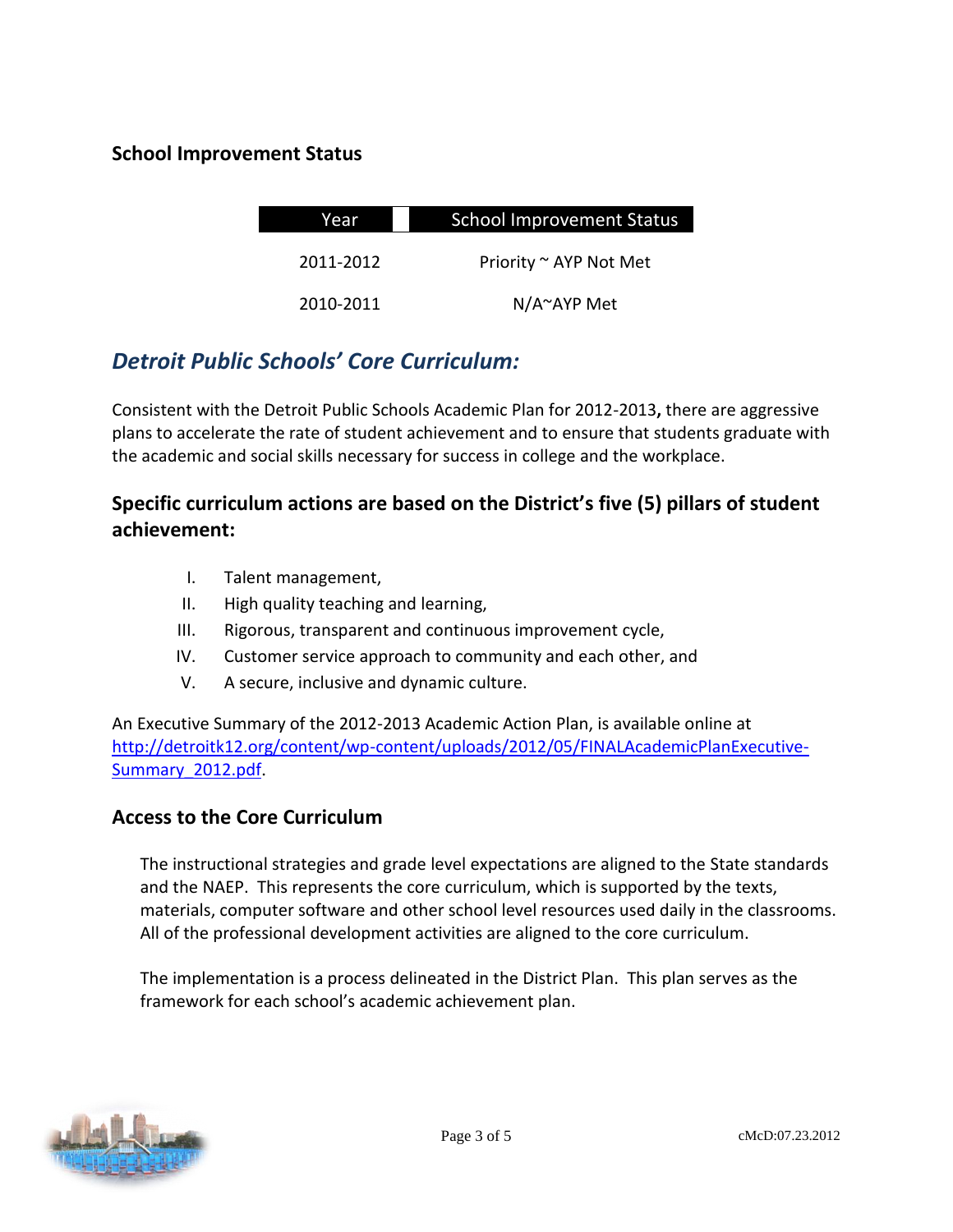The frequent monitoring of the implementation of these plans are conducted by the school diagnostic visits, review of the benchmark assessments, use of the teacher evaluation tool and adherence to the pacing calendar.

The variances from the State plan can be found in the grade level expectations, which are also aligned to the higher standards of NAEP.

A Summer Parent University is offered with classes to increase parenting skills, early childhood literacy, adult literacy and GED. During the school year, the Regional Parent Resource Center is a vehicle for parents and other community members to participate in regular and on-going informational and participatory sessions focused on curriculum and instruction. Learning Village (an online instructional management system), Web updates and semi-annual progress reports are also a means to disseminate information to parents and community.

Detroit Public Schools Core Curriculum is currently under revision. Pacing Charts and Curriculum guides will be posted to the Division of Teaching and Learning under the Leadership page of our website in the near future.

### **Parent Engagement**

- $\div$  Use the technology portal for parents to view daily lessons and to communicate with teachers.
- ❖ Implement and follow through with the parent contracts.
- $\clubsuit$  Use the Parent Resource Center to engage parents in innovative workshops and sessions that are practical and will result in parent support to students at home.

### **Student Achievement Results**

Aggregate Student Achievement Results and Detroit Public Schools Quarterly Benchmark Assessment in Reading and Mathematics for Charles Wright School can be found on the Detroit Public Schools' webpage at the Research, Evaluation and Assessment site at [http://detroitk12.org/data/rea/.](http://detroitk12.org/data/rea/) The following reports are available:

- District Profile Report
- Combined School Profile Reports
- Individual School Profile Reports
- Adequate Yearly Progress (AYP) Reports
- Annual Education Report